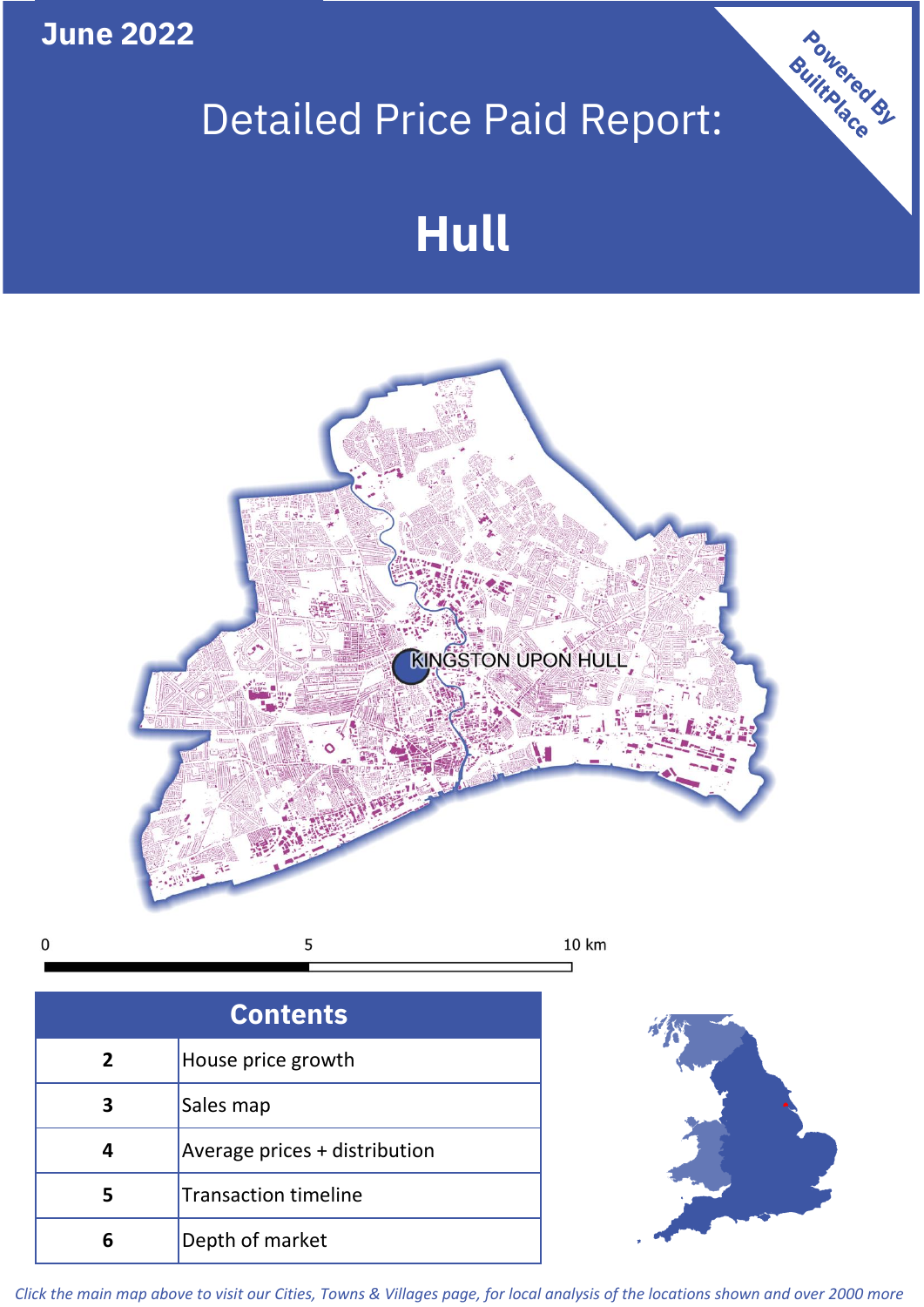#### **Headline Data**

|                     | <b>Current level</b> | 3 month | <b>Annual</b> | 5 year | 10 year |
|---------------------|----------------------|---------|---------------|--------|---------|
| <b>House prices</b> | £128,107             | 1.9%    | 8.4%          | 22.2%  | 52.5%   |
| <b>Transactions</b> | 3,451                | $-4.7%$ | 18.6%         | 17.4%  | 46.0%   |

# **House Price Growth (April 2022 data)**

#### *Annual Change in House Prices*



House prices in Hull grew by 8.4% in the 12 months to April 2022 (based on 3-month smoothed data). By comparison national house prices grew by 10.7% and prices in Yorkshire and The Humber grew by 10.0% over the same period.

Hull house prices are now 29.1% above their previous peak in 2007, compared to +33.2% for Yorkshire and The Humber and +52.9% across England.



#### *Year-To-Date Change in House Prices, December to April*

Local prices have grown by 2.4% in 2022 so far, compared to growth of 1.5% over the same period last year.

#### *Source: OS OpenData; UK House Price Index (Contains HM Land Registry data © Crown copyright)*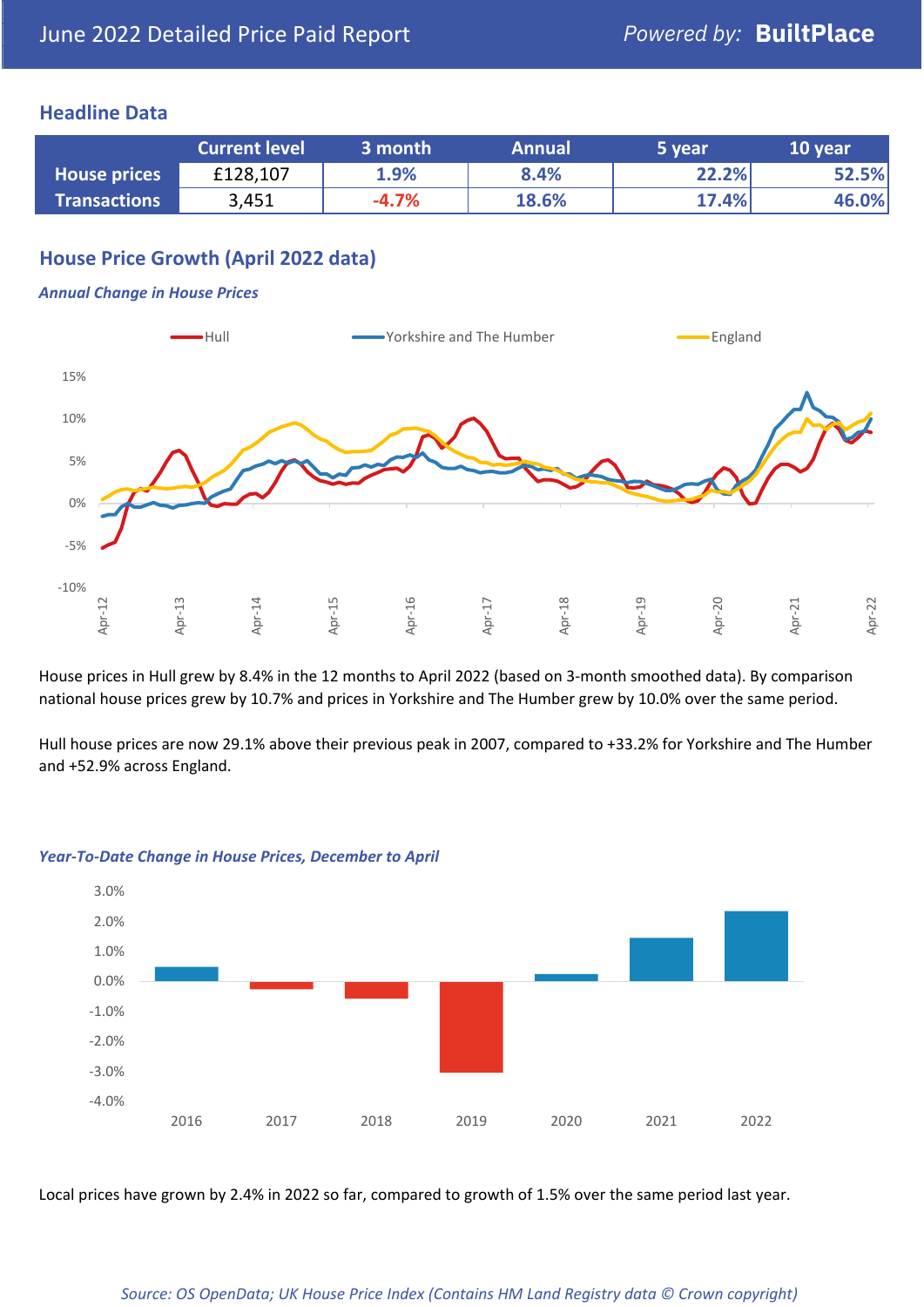# **House Price Map**

#### *12 months to April 2022*



*Each point is one postcode, coloured by the average value relative to all sales in this local authority (price bands are LA-specific quintiles).*

**Map Key**

| Min      | <b>Max</b> |                            |
|----------|------------|----------------------------|
| Up to    | £80,000    | 1st quintile / lowest 20%  |
| £80,000  | £105,000   | 2nd quintile               |
| £105,000 | £128,000   | 3rd quintile               |
| £128,000 | £160,000   | 4th quintile               |
| £160,000 | and over   | 5th quintile / highest 20% |

#### *Source: OS OpenData; UK House Price Index (Contains HM Land Registry data © Crown copyright)*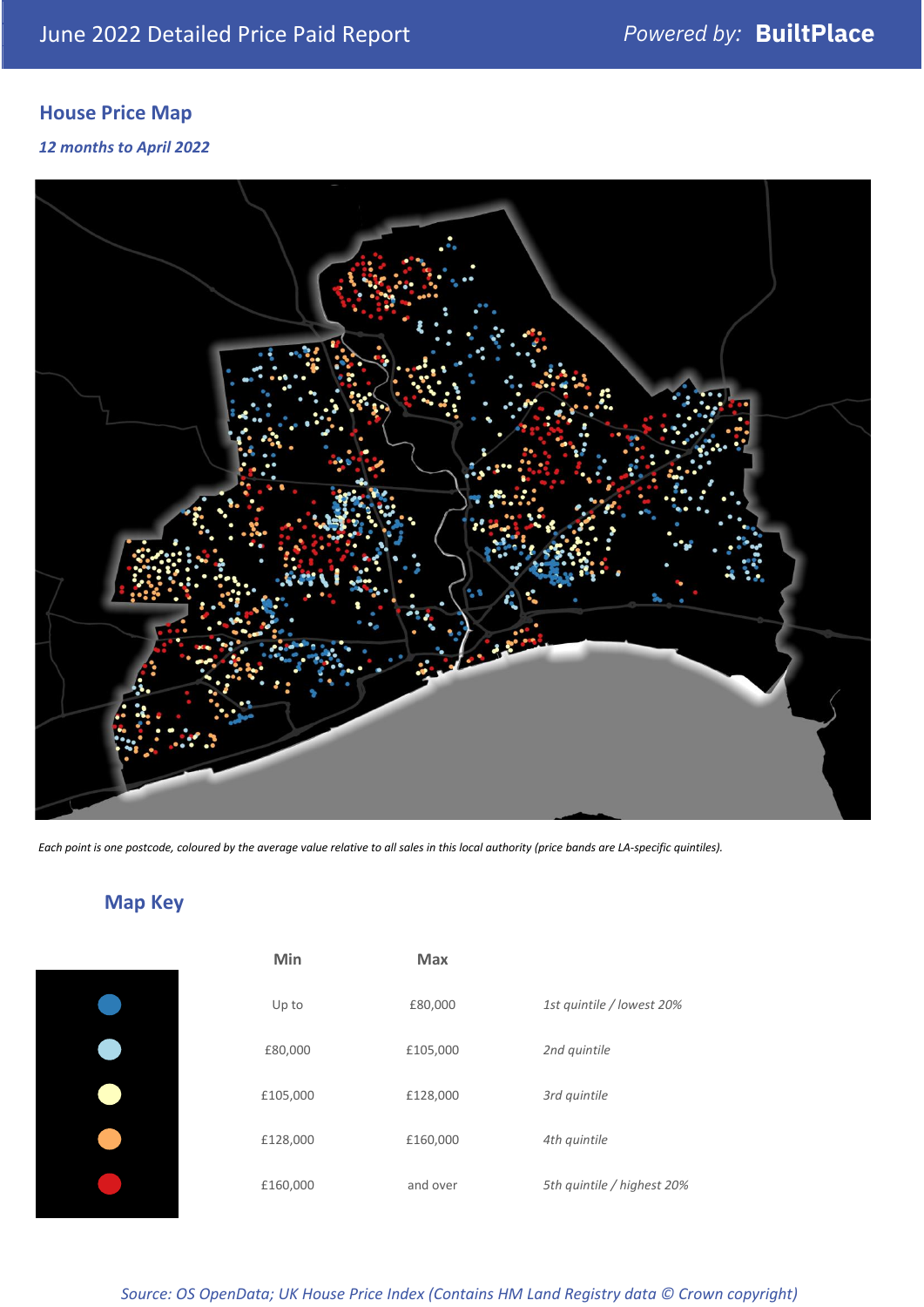# **Average House Price by Property Type**

#### *12 months to April 2022*



|                 | <b>New</b> | <b>Second hand</b> |  |  |
|-----------------|------------|--------------------|--|--|
| <b>Flat</b>     | £175,498   | £83,110            |  |  |
| <b>Terraced</b> | £191,761   | £109,376           |  |  |
| Semi-detached   | £215,571   | £147,752           |  |  |
| <b>Detached</b> | £267,291   | £235,626           |  |  |

## **House Price Distribution by Year**

*All properties, by price band and calendar year (2020 = year to date)*

|                    | 1997 | 2002 | 2007 | 2012 | 2017 | 2019 | 2020 |
|--------------------|------|------|------|------|------|------|------|
| <b>Under £100k</b> | 99%  | 95%  | 58%  | 62%  | 46%  | 38%  | 35%  |
| £100-200k          | 0%   | 5%   | 39%  | 33%  | 48%  | 52%  | 55%  |
| £200-300k          | 0%   | 0%   | 2%   | 4%   | 6%   | 9%   | 7%   |
| £300-400k          | 0%   | 0%   | 0%   | 0%   | 1%   | 1%   | 2%   |
| £400-500k          | 0%   | 0%   | 0%   | 0%   | 0%   | 0%   | 0%   |
| <b>£500k-1m</b>    | 0%   | 0%   | 0%   | 0%   | 0%   | 0%   | 0%   |
| £1-2m              | 0%   | 0%   | 0%   | 0%   | 0%   | 0%   | 0%   |
| <b>Over £2m</b>    | 0%   | 0%   | 0%   | 0%   | 0%   | 0%   | 0%   |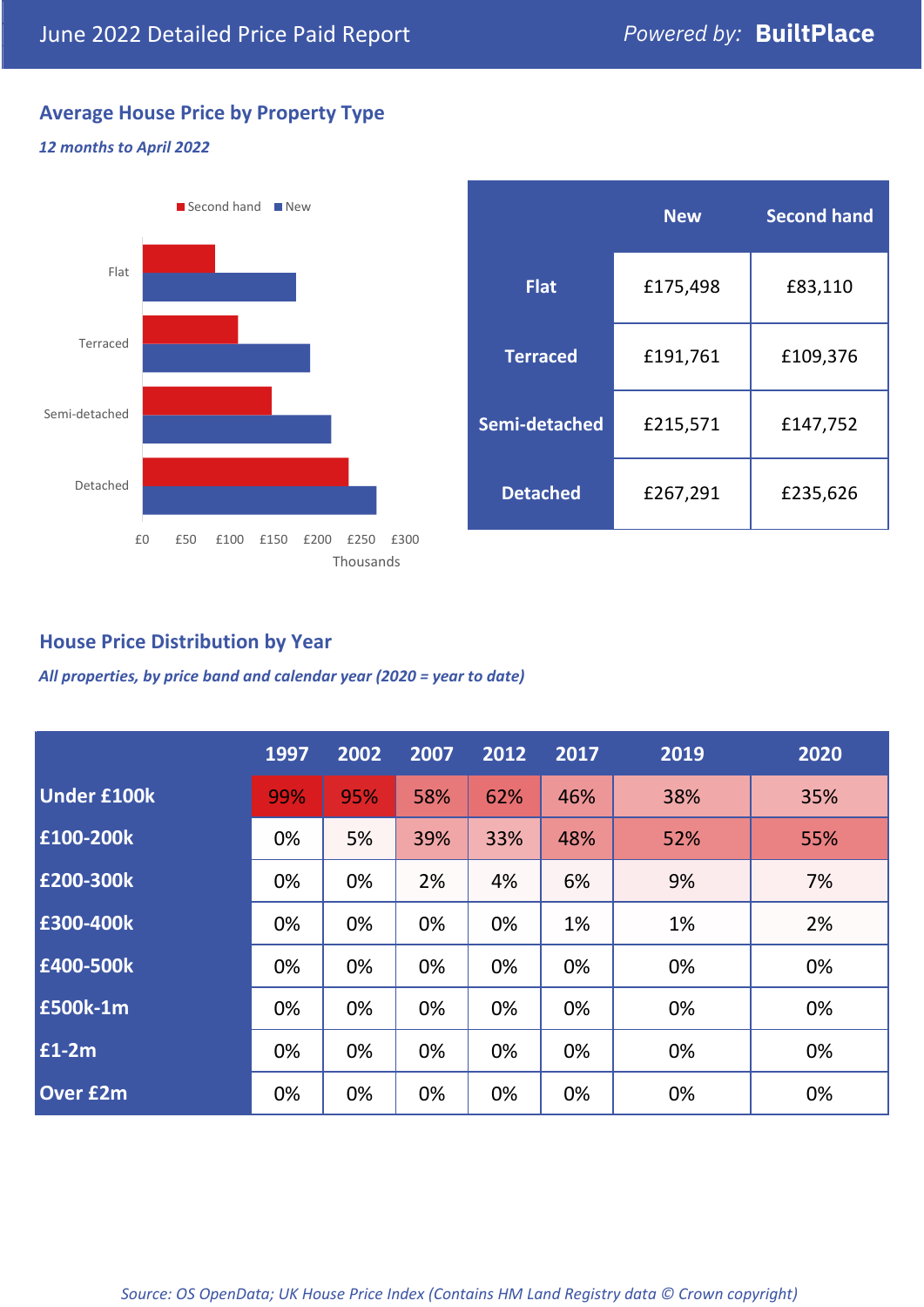# **Transactions (February 2022 data)**

*Annual Transactions, Indexed (2001-05 average = 100)*



There were 3,451 transactions in Hull during the 12 months to February 2022. This is 57% of the average from 2001-05 and suggests activity is significantly below pre-downturn levels.

Transactions in Hull have fallen by 0.9% since 2014, compared to changes of -0.1% for Yorkshire and The Humber and - 7.7% for England.



#### *Cash and New Build Sales as % of Total, by Year*

*Note: The data on this page EXCLUDES transactions identified as transfers under a power of sale/repossessions, buy-to-lets (where they can be identified by a mortgage), and transfers to non-private individuals - i.e. it comprises only Land Registry 'A' data.*